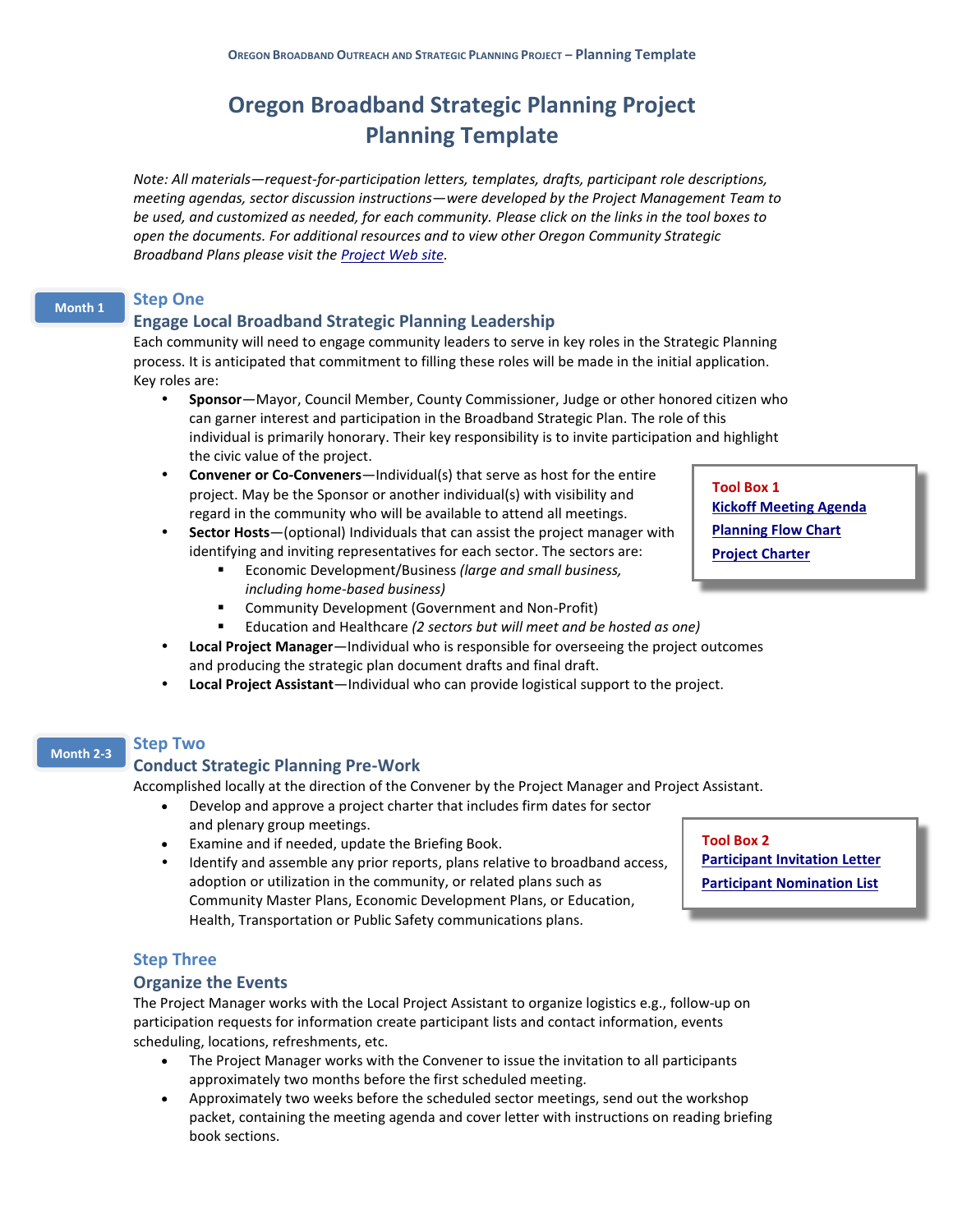### **Month 4**

**Step Four**

### **Broadband Planning Sector Workshop Sessions**

A 3-hour workshop-format session for each individual sector:

- Work in sector-specific groups, with each sector addressing these deliberative questions:
	- *What goals, programs or functions in this sector, (existing, currently in development or envisioned for the future) are dependent on access to and ability to use broadband?*
	- *Are there constraints to obtaining adequate capacity, innovation and competition in networks, devices and applications? Are barriers anticipated in the future? What are those constraints or barriers?*
	- *What is at stake? Are there significant risks or costs of broadband inadequacy in this sector?*

The Project Manager facilitates the session and the administrative assistant captures the work of each sector in detailed reports so that both sector-specific issues and issues that cut across all sectors can be identified.

Results of Session #1 will be sent to participants for their consideration and comment prior to Session #2. A First Draft Plan will be issued prior to the session for revision at Session #2.

#### **Step Five Month 5**

### **Broadband Planning Plenary Session**

A 3-hour Summit format session to:

- Recap the results from Session #1.
- Work in sector-specific groups to address these deliberative questions:
	- *What primary broadband adoption goals should be addressed in the Broadband Strategic Plan?*
	- *What specific approaches should be taken to drive those goals?*
	- *What is the nature of each approach, i.e., Study? Advocate? Legislate? Do? Other?*
	- *How should these approaches be implemented?*
		- *Who takes the lead?*
		- *Who pays/how paid for?*
		- *Within what timeframe?*
	- *Do the overarching plan elements (Scope, Goals, Key Strategies, Metrics and Requirements for Success) capture the planner's priorities?*
	- *Do the Recommendations/Milestones listed under each Key Strategy lead logically to the achievement of the goals? Are any key pieces missing?*

The project manager facilitates the session and the administrative assistant captures of the work of the plenary session so that both sector-specific issues and issues that cut across all sectors can be identified.

**Tool Box 3 [Participant Cover Letter](http://www.oregonbroadbandplanning.org/assets/docs/PlanTemp/B3PartLtr.pdf) [Sample Sector](http://www.oregonbroadbandplanning.org/assets/docs/PlanTemp/B3Agenda.pdf) Meeting [Agendas](http://www.oregonbroadbandplanning.org/assets/docs/PlanTemp/B3Agenda.pdf) [Broadband Briefing Book](http://www.oregonbroadbandplanning.org/Engaged-Communities/Learning-Resources/)**

**Tool Box 4 [Sample Conceptual Draft](http://www.oregonbroadbandplanning.org/assets/docs/PlanTemp/B4ConceptDraft.pdf) [Sample Meeting Notes](http://www.oregonbroadbandplanning.org/Engaged-Communities/QLife/docs/QEcDev.pdf) [Sample Plan "Outline" Draft](http://www.oregonbroadbandplanning.org/assets/docs/PlanTemp/B4SampleOutline.pdf)**

**Tool Box 5 [Sample Plenary Meeting Cover](http://www.oregonbroadbandplanning.org/assets/docs/PlanTemp/B5PlenCover.pdf)  [Letter](http://www.oregonbroadbandplanning.org/assets/docs/PlanTemp/B5PlenCover.pdf) [Sample Plenary Meeting](http://www.oregonbroadbandplanning.org/assets/docs/PlanTemp/B5PlenAgenda.pdf)  [Agenda](http://www.oregonbroadbandplanning.org/assets/docs/PlanTemp/B5PlenAgenda.pdf)**